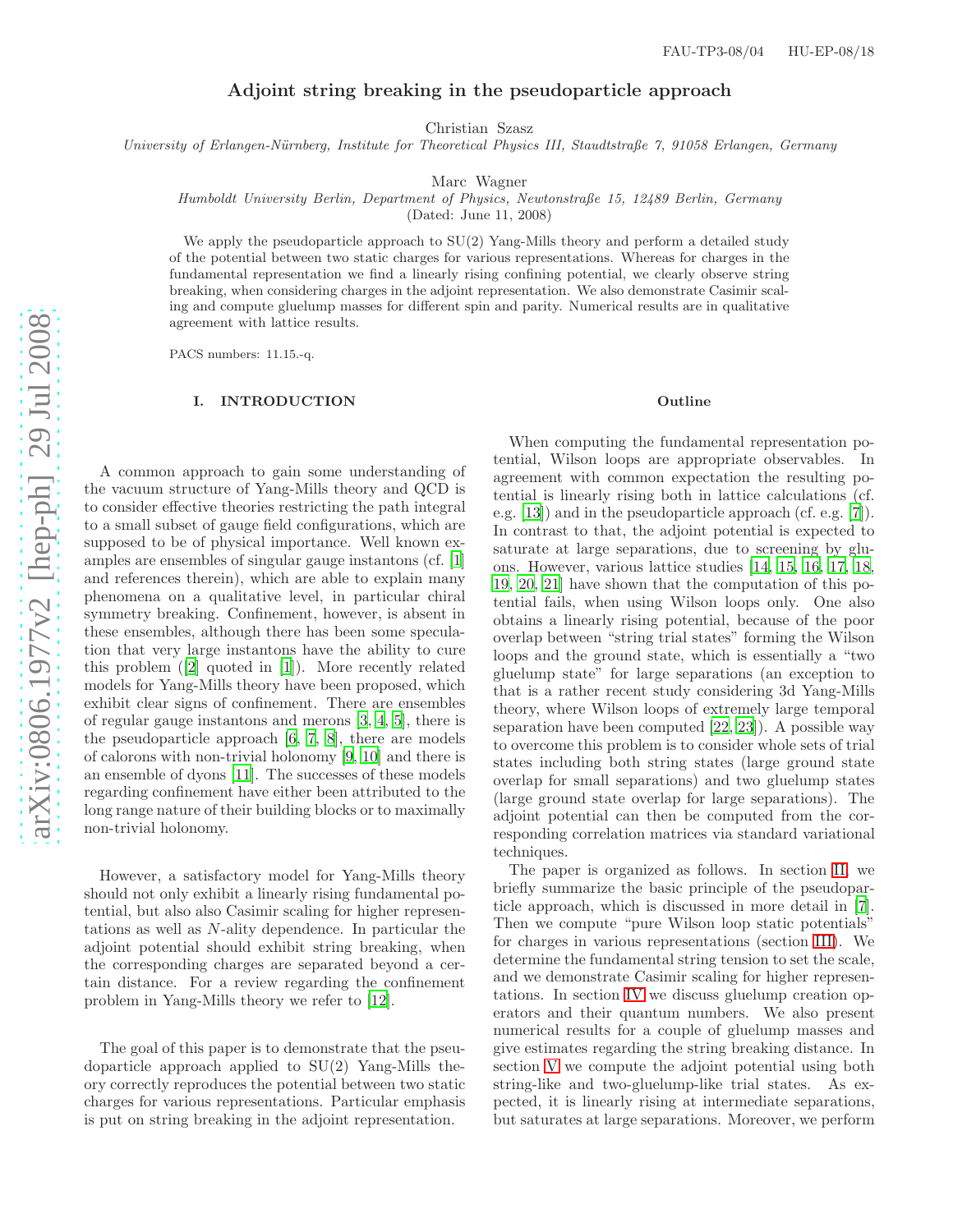a mixing analysis showing clear evidence for string breaking. Both the string breaking distance and the shape of the potential and its first two excitations are in qualitative agreement with lattice results. Finally we give a summary and a brief outlook (section [VI\)](#page-6-0).

### <span id="page-1-0"></span>II. THE PSEUDOPARTICLE APPROACH IN SU(2) YANG-MILLS THEORY

#### A. Introduction to the pseudoparticle approach

In the following we briefly review the pseudoparticle approach and its application to SU(2) Yang-Mills theory. For a more detailed presentation we refer to [\[7](#page-7-6)].

The basic idea of the pseudoparticle approach is to restrict the Yang-Mills path integral to those gauge field configurations, which can be obtained by a linear superposition of a small number of localized building blocks (pseudoparticles). A suitable choice, which is able to reproduce many essential features of SU(2) Yang-Mills theory, particularly a linearly rising fundamental potential, is given by

<span id="page-1-1"></span>
$$
a_{\mu,\text{instanton}}^b(x) = \eta_{\mu\nu}^b \frac{x_{\nu}}{x^2 + \lambda^2} \tag{1}
$$

$$
a_{\mu,\text{antiinstanton}}^b(x) = \bar{\eta}_{\mu\nu}^b \frac{x_\nu}{x^2 + \lambda^2} \tag{2}
$$

$$
a_{\mu,\text{akyron}}^b(x) = \delta^{b1} \frac{x_\mu}{x^2 + \lambda^2},\tag{3}
$$

where  $\lambda$  is the pseudoparticle size,  $\eta_{\mu\nu}^b = \epsilon_{b\mu\nu} + \delta_{b\mu}\delta_{0\nu} - \delta_{b\nu}\delta_{0\mu}$  and  $\bar{\eta}^b_{\mu\nu} = \epsilon_{b\mu\nu} - \delta_{b\mu}\delta_{0\nu} + \delta_{b\nu}\delta_{0\mu}$ . The gauge field configurations entering the path integral are of the form

<span id="page-1-2"></span>
$$
A_{\mu}^{a}(x) = \sum_{i} \mathcal{A}(i) \mathcal{C}^{ab}(i) a_{\mu, \text{instanton}}^{b}(x - z(i)) +
$$

$$
\sum_{j} \mathcal{A}(j) \mathcal{C}^{ab}(j) a_{\mu, \text{antiinstanton}}^{b}(x - z(j)) +
$$

$$
\sum_{k} \mathcal{A}(k) \mathcal{C}^{ab}(k) a_{\mu, \text{akyron}}^{b}(x - z(k)), \tag{4}
$$

where  $z(i) \in \mathbb{R}^4$  denotes the randomly chosen, but fixed position of the *i*-th pseudoparticle,  $A(i) \in \mathbb{R}$  its amplitude and  $\mathcal{C}^{ab}(i) \in SO(3)$  its color orientation. Ensemble averages of observables  $\mathcal O$  are defined by an integration over pseudoparticle degrees of freedom namely amplitudes and color orientations:

$$
\langle \mathcal{O} \rangle = \frac{1}{Z} \int \left( \prod_i d\mathcal{A}(i) d\mathcal{C}(i) \right) \mathcal{O}[A] e^{-S[A]}.
$$
 (5)

Each gauge field configuration is weighted by  $e^{-S}$ , where S is the standard Yang-Mills action

$$
S = \frac{1}{4g^2} \int d^4x \, F^a_{\mu\nu} F^a_{\mu\nu} \tag{6}
$$

$$
F^{a}_{\mu\nu} = \partial_{\mu}A^{a}_{\nu} - \partial_{\nu}A^{a}_{\mu} + \epsilon^{abc}A^{b}_{\mu}A^{c}_{\nu}
$$
 (7)

with  $g$  being the coupling constant. Such finite dimensional integrals can be computed by applying standard Monte Carlo techniques.

In [\[6](#page-7-5), [7](#page-7-6), [8](#page-7-7)] it has been shown that around 400 pseudoparticles [\(1\)](#page-1-1) to [\(3\)](#page-1-1) are sufficient to reproduce many essential features of SU(2) Yang-Mills theory. In particular the potential between static charges in the fundamental representation is linear for large separations. Moreover, like in lattice gauge theory the scale can be set by choosing the coupling constant appropriately. Although the spacetime volume has been varied by a factor of  $\approx 16$ with the total number of pseudoparticles kept constant, the dimensionless ratios  $\chi^{1/4}/\sigma^{1/2}$  and  $T_{\text{critical}}/\sigma^{1/2}$  are essentially independent of the coupling constant and their numerical values are in qualitative agreement with lattice results ( $\sigma$ : string tension;  $\chi$ : topological susceptibility;  $T_{\rm critical}$ : deconfinement temperature).

Although we use instanton-like building blocks [\(1\)](#page-1-1) and [\(2\)](#page-1-1), we would like to stress that the pseudoparticle approach is not a semiclassical model. The intention is rather to approximate physically relevant gauge field configurations with a small number of degrees of freedom. In general these configurations are not close to solutions of the classical Yang-Mills equations of motion.

As has been discussed extensively in [\[7\]](#page-7-6), the successful qualitative modeling of Yang-Mills physics seems mainly be related to the long range nature of the building blocks  $(1)$  to  $(3)$  and to the transversality of  $(1)$  and  $(2)$ .

### B. Numerical setup

Unlike in previous applications of the pseudoparticle approach [\[6](#page-7-5), [7,](#page-7-6) [8\]](#page-7-7) we consider a 4d hypercubic spacetime region (volume:  $L^4 = 5.0^4$ ) with periodic boundary conditions. This allows to fully exploit translational invariance and to adopt certain smearing techniques from lattice gauge theory (cf. appendix [A 1](#page-6-1) and [A 2\)](#page-7-12). Periodic versions of the pseudoparticles [\(1\)](#page-1-1) to [\(3\)](#page-1-1) are obtained by applying a blending technique introduced in [\[7\]](#page-7-6) applied to all four spacetime directions (width of the blending region:  $0.25 \times L = 1.25$ ).

We use 625 pseudoparticles [\(1\)](#page-1-1) to [\(3\)](#page-1-1) with  $\lambda = 0.5$ . This amounts to a pseudoparticle size, which is of the same order of magnitude as their average nearest neighbor distance. The ratio of pseudoparticles is chosen according to  $N_{\text{instanton}}$ :  $N_{\text{antiinstanton}}$ :  $N_{\text{akyron}} = 3:3:2$ .

We consider values of the coupling constant  $q$  between 9.5 and 18.5. This corresponds to spacetime extensions in the range of  $1.55 \,\mathrm{fm} \lesssim L \lesssim 2.31 \,\mathrm{fm}$  in physical units, where the scale has been set by identifying the fundamental string tension with  $4.2/\text{fm}^2$ . The majority of computations has been performed at  $g = 12.5$ , which amounts to  $L = 1.85$  fm.

All ensemble averages have been computed from 50 thermalized gauge field configurations [\(4\)](#page-1-2) with independently chosen pseudoparticle positions. For efficiency of the computation we convert these continuum gauge field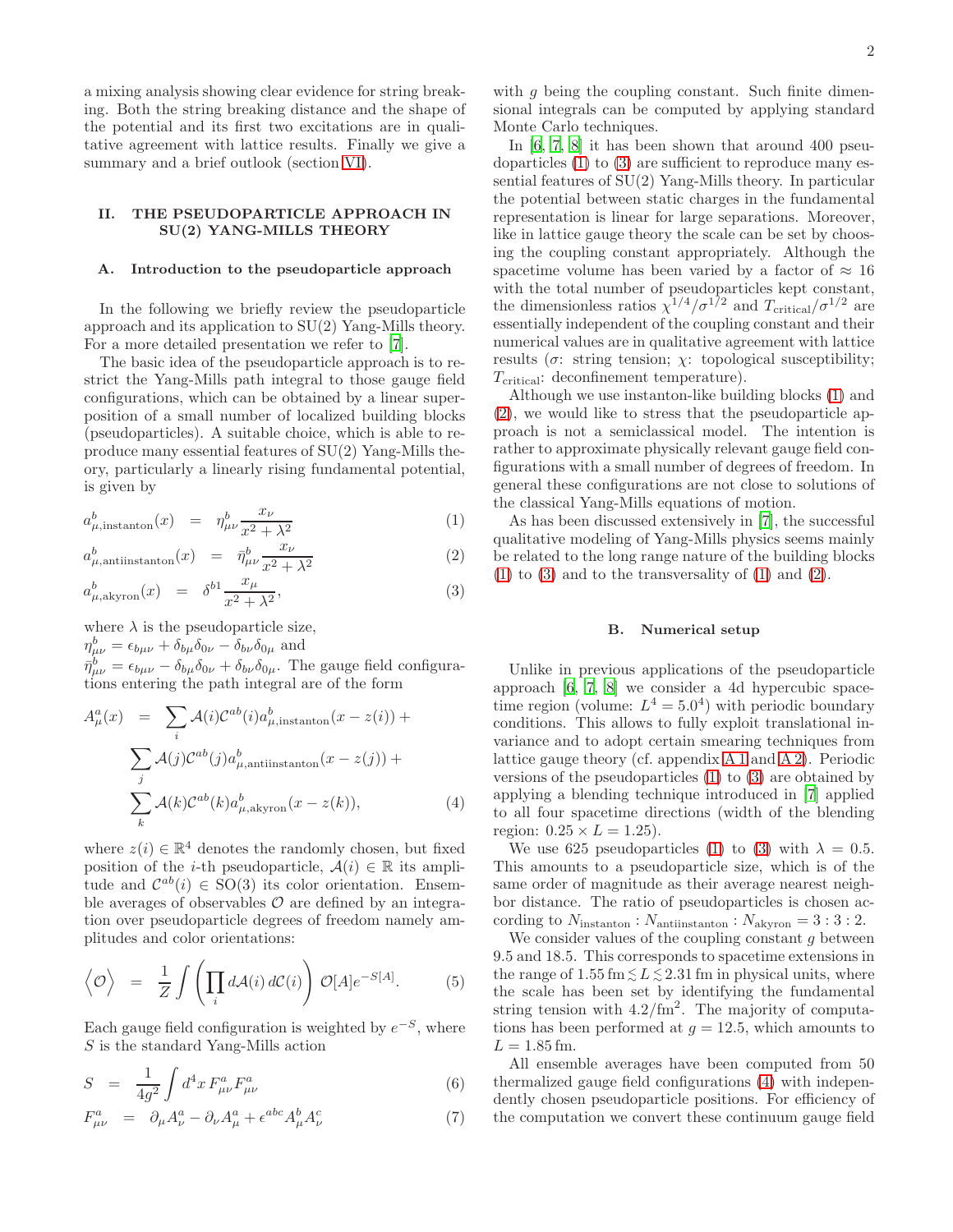configurations to lattice link configurations before ensemble averages are computed (cf. appendix [A\)](#page-6-2).

# <span id="page-2-0"></span>III. PURE WILSON LOOP STATIC POTENTIALS FOR DIFFERENT REPRESENTATIONS

In this section we compute the potential between two static charges for different representations from Wilson loops only. This amounts to considering temporal correlations between string trial states

<span id="page-2-1"></span>
$$
(\phi^{(J)}(\mathbf{x}))^{\dagger} U^{(J)}(\mathbf{x}; \mathbf{y}) \phi^{(J)}(\mathbf{y}) |\Omega\rangle, \tag{8}
$$

where  $(\phi^{(J)})^{\dagger}$  and  $\phi^{(J)}$  represent static charges in representation  $J = 1/2, 1, 3/2, \ldots$  at **x** and **y** and  $U^{(J)}$  is a straight parallel transporter connecting the charges in a gauge invariant way. We orient  $U^{(J)}$  along one of the four space diagonals allowing us to consider rather large spatial separations  $R = |x-y|$  without being affected by periodicity. To maximize the ground state overlap,  $U^{(J)}$ is approximated by a product of APE smeared spatial links (cf. appendix [A 1\)](#page-6-1). To compute effective masses,



<span id="page-2-2"></span>FIG. 1: a) Effective masses for the static potential in the fundamental representation for different separations  $R$  as functions of T. b) The corresponding static potential  $V^{(1/2)}$  as a function of the separation R.

To give the reader an idea of the plateaux quality obtained from our pseudoparticle computations, we show ground state effective masses for the fundamental representation potential in FIG. [1a](#page-2-2). As potential values we take weighted averages of effective masses in ranges where plateaus are indicated (the solid horizontal lines in FIG. [1a](#page-2-2)). The corresponding potential is plotted in FIG. [1b](#page-2-2). As expected it is linear for large separations. For separations smaller than the pseudoparticle size and average nearest neighbor distance cutoff effects are dominant yielding a parabolic rather than a Coulomb-like behavior. To set the scale, we perform a  $\chi^2$  minimizing fit with  $V(R) = V_0 + \sigma R$  to the data points indicated in FIG. [1b](#page-2-2) and identify the resulting string tension  $\sigma = 0.57(3)$  with the "physical value"  $4.2/\text{fm}^2$ . We obtain a spacetime extension  $L = 1.85$  fm.

It is well known that Wilson loops in higher representations  $W_{(R)}^{(J)}$  $(L_{(R,T)}^{(J)}, J \ge 1, 3/2, 2, \ldots,$  can be expressed in terms of fundamental representation Wilson loops  $W_{(R,T)} = W_{(R,T)}^{(1/2)}$  $\binom{(1/2)}{(R,T)}$  according to

$$
W_{(R,T)}^{(1)} = \frac{4}{3} \left( W_{(R,T)} \right)^2 - \frac{1}{3} \tag{9}
$$

$$
W_{(R,T)}^{(3/2)} = 2\left(W_{(R,T)}\right)^3 - W_{(R,T)} \tag{10}
$$

$$
W_{(R,T)}^{(2)} = \frac{16}{5} \left( W_{(R,T)} \right)^4 - \frac{12}{5} \left( W_{(R,T)} \right)^2 + \frac{1}{5}
$$
 (11)

$$
W_{(R,T)}^{(5/2)} = \frac{16}{3} \left( W_{(R,T)} \right)^5 - \frac{16}{3} \left( W_{(R,T)} \right)^3 + W_{(R,T)}.
$$
\n(12)

Results for the corresponding potentials are shown in FIG. [2a](#page-3-1). In FIG. [2b](#page-3-1) we plot ratios  $V^{(J)}/V^{(1/2)}$ . For intermediate distances these ratios are expected to be close to the ratios of the corresponding Casimir operators, which are given by  $8/3$   $(J = 1)$ ,  $5$   $(J = 3/2)$ ,  $8$   $(J = 2)$  and  $35/3 (J = 5/2)$  (the solid lines in FIG. [2b](#page-3-1)). While the adjoint potential is in excellent agreement with the Casimir scaling hypothesis, higher representations exhibit certain deviations at larger separations. These findings are in agreement with both [\[5](#page-7-4)] and [\[24](#page-8-11)], where similar analyses in related meron and regular gauge instanton ensembles as well as in 4d  $SU(2)$  lattice gauge theory have been performed.

Note that there is no sign of string breaking in the adjoint potential  $(J = 1$  curve in FIG. [2a](#page-3-1)), which is expected to happen at distances  $R \approx 1.0$  fm ... 1.25 fm [\[20,](#page-8-7) [25\]](#page-8-12). As we will demonstrate in section [V](#page-4-0) this is due to the poor ground state overlap of string trial states [\(8\)](#page-2-1) for separations larger than the string breaking distance.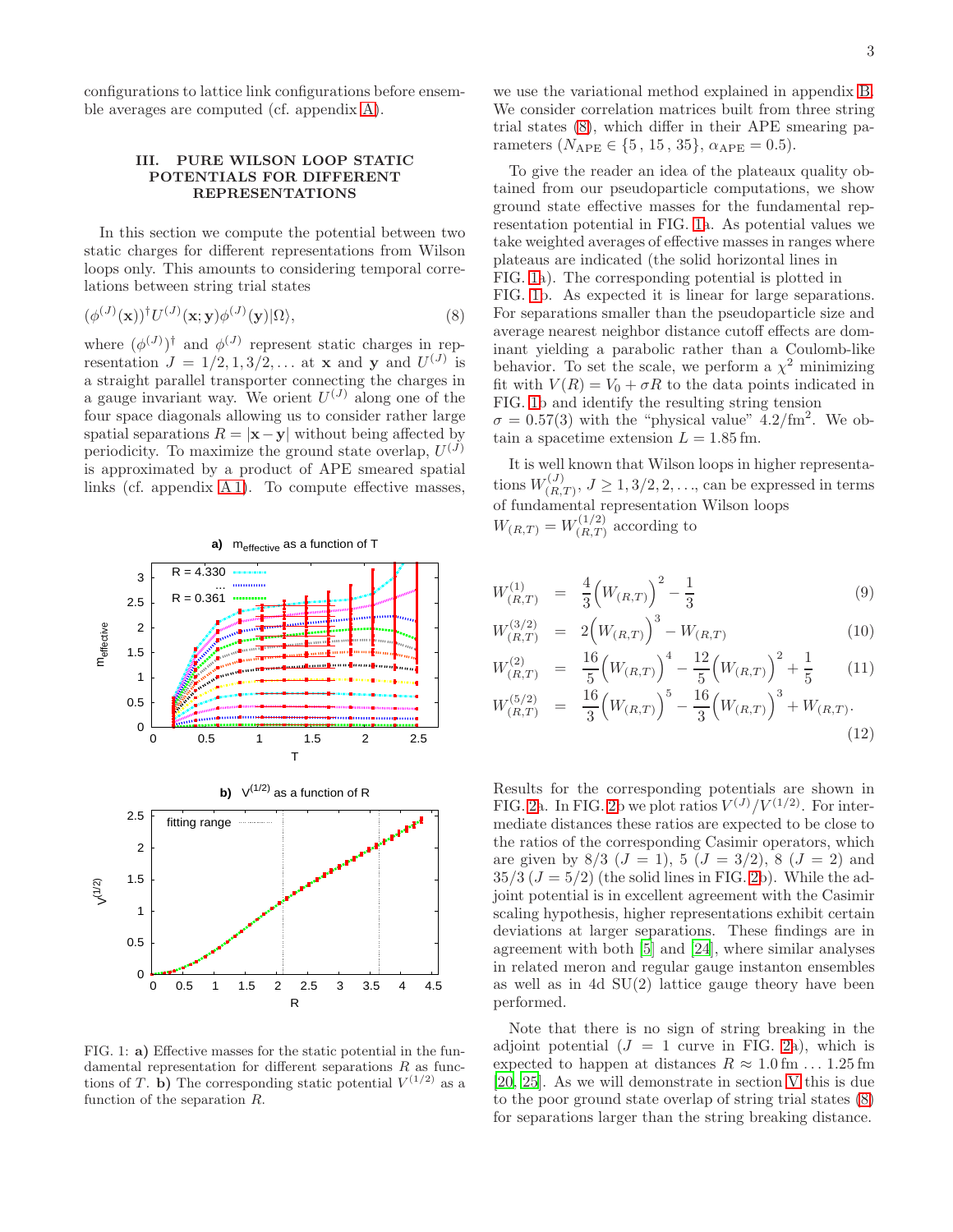

<span id="page-3-1"></span>FIG. 2: **a**) Pure Wilson loop static potentials  $V^{(J)}$  for different representations  $J$  as functions of the separation  $R$ . b) Ratios of different representation static potentials  $V^{(J)}/V^{(1/2)}$ compared to the Casimir scaling expectation as functions of the separation R.

# <span id="page-3-0"></span>IV. GLUELUMP MASSES FOR DIFFERENT SPIN AND PARITY

To estimate the string breaking distance, we compute masses of states containing a single static adjoint charge surrounded by gluons, so called gluelumps.

#### A. Gluelump trial states

The symmetry group of states constrained by a single static charge  $\phi^{(1)}$  located at position **x** is  $SO(3) \times P$ (rotation and parity both with respect to  $x$ ). Suitable "gluelump creation operators" with well defined quantum numbers are given by

<span id="page-3-2"></span>
$$
G_j^{(J=1, P=+)}(\mathbf{x}) = \text{Tr}\left(\Phi(\mathbf{x})B_j(\mathbf{x})\right)
$$
 (13)

$$
G_j^{(J=1, P=-)}(\mathbf{x}) = \text{Tr}\Big(\Phi(\mathbf{x})\epsilon_{jkl}D_kB_l(\mathbf{x})\Big) \tag{14}
$$

$$
G_j^{(J=2,P=-)}(\mathbf{x}) = \text{Tr}\Big(\Phi(\mathbf{x})|\epsilon_{jkl}|D_kB_l(\mathbf{x})\Big),\tag{15}
$$

where  $j \in \{x, y, z\}, \Phi = (\phi^{(1)})^a \sigma^a/2, B_j$  denotes the color magnetic field and  $D_j = \partial_j - i[A_j, \dots]$  the covariant derivative. In the literature  $(J = 1, P = +)$  and  $(J = 1, P = -)$  gluelumps are also referred to as magnetic and electric gluelumps respectively.

Since we perform a latticization of our pseudoparticle gauge field configurations, it is convenient to replace  $B_i$  by the magnetic clover leaf in a plane perpendicular to the *j*-direction and  $D_k B_l$  by the corresponding electric clover leaf in a plane perpendicular to the l-direction [\[14\]](#page-8-1). After this replacement our gluelump creation operators are not rotationally symmetric anymore, but belong to one of the irreducible representations of the cubic rotation group  $O_h$ :  $T_1$  for [\(13\)](#page-3-2) and [\(14\)](#page-3-2), i.e. the corresponding states are superpositions of spin  $J = 1, 3, 4, \ldots$ , and  $T_2$  for [\(15\)](#page-3-2), i.e. spin values  $J = 2, 3, 4, \ldots$  are possible.

#### B. Numerical results

We determine gluelump masses from temporal correlations

$$
\langle \Omega | \left( G_j^{(J,P)}(\mathbf{x}, T) \right)^{\dagger} G_j^{(J,P)}(\mathbf{x}, 0) | \Omega \rangle \quad \text{(no sum over } j), \tag{16}
$$

where the spatial links appearing in the clover leafs are APE smeared, to maximize the ground state overlap  $(N_{\text{APE}} = 5, \alpha_{\text{APE}} = 0.5; \text{ cf. appendix A 1 and B}).$  $(N_{\text{APE}} = 5, \alpha_{\text{APE}} = 0.5; \text{ cf. appendix A 1 and B}).$  $(N_{\text{APE}} = 5, \alpha_{\text{APE}} = 0.5; \text{ cf. appendix A 1 and B}).$ 

Note that gluelump masses by themselves are not physically meaningful. They are cutoff dependent quantities, which diverge in the continuum limit, due to the self energy of the static charge (cf. e.g. [\[26,](#page-8-13) [27\]](#page-8-14)). However, mass differences of gluelumps or more generally of states containing the same number of static charges are physical observables. This offers the possibility to compute mass differences between gluelumps and to estimate the string breaking distance  $R_{\rm sb}^{(J,P)}$  by intersecting the pure Wilson loop adjoint potential  $V^{(1)}$  with two times the corresponding gluelump mass (cf. FIG. [3a](#page-4-1)). Results are collected in TABLE [I.](#page-3-3)

Comparing these results to available lattice results we find rather good agreement for the estimated "magnetic string breaking distance":  $R_{\text{sb},\text{lattice}}^{(1,+)} = 1.0 \,\text{fm} \dots 1.25 \,\text{fm}$ [\[20,](#page-8-7) [25](#page-8-12)]. Moreover, the mass of the magnetic and of the electric gluelump are of the same order of magnitude.

| (J, P) | $m_{\text{gluelump}}^{(J,P)}$ | $m_{\text{gluelump}}^{(J,P)} - m_{\text{gluelump}}^{(1,-)}$ |              |
|--------|-------------------------------|-------------------------------------------------------------|--------------|
|        | $(1,+)$ 1037(21) MeV          | $172(38) \,\mathrm{MeV}$                                    | $1.01(3)$ fm |
|        | $865(17) \,\mathrm{MeV}$      |                                                             | $0.85(2)$ fm |
|        | $1123(23)$ MeV                | $257(40)$ MeV                                               | $1.09(3)$ fm |

<span id="page-3-3"></span>TABLE I: Gluelump masses, mass differences and estimated string breaking distances for different quantum numbers  $(J, P)$ .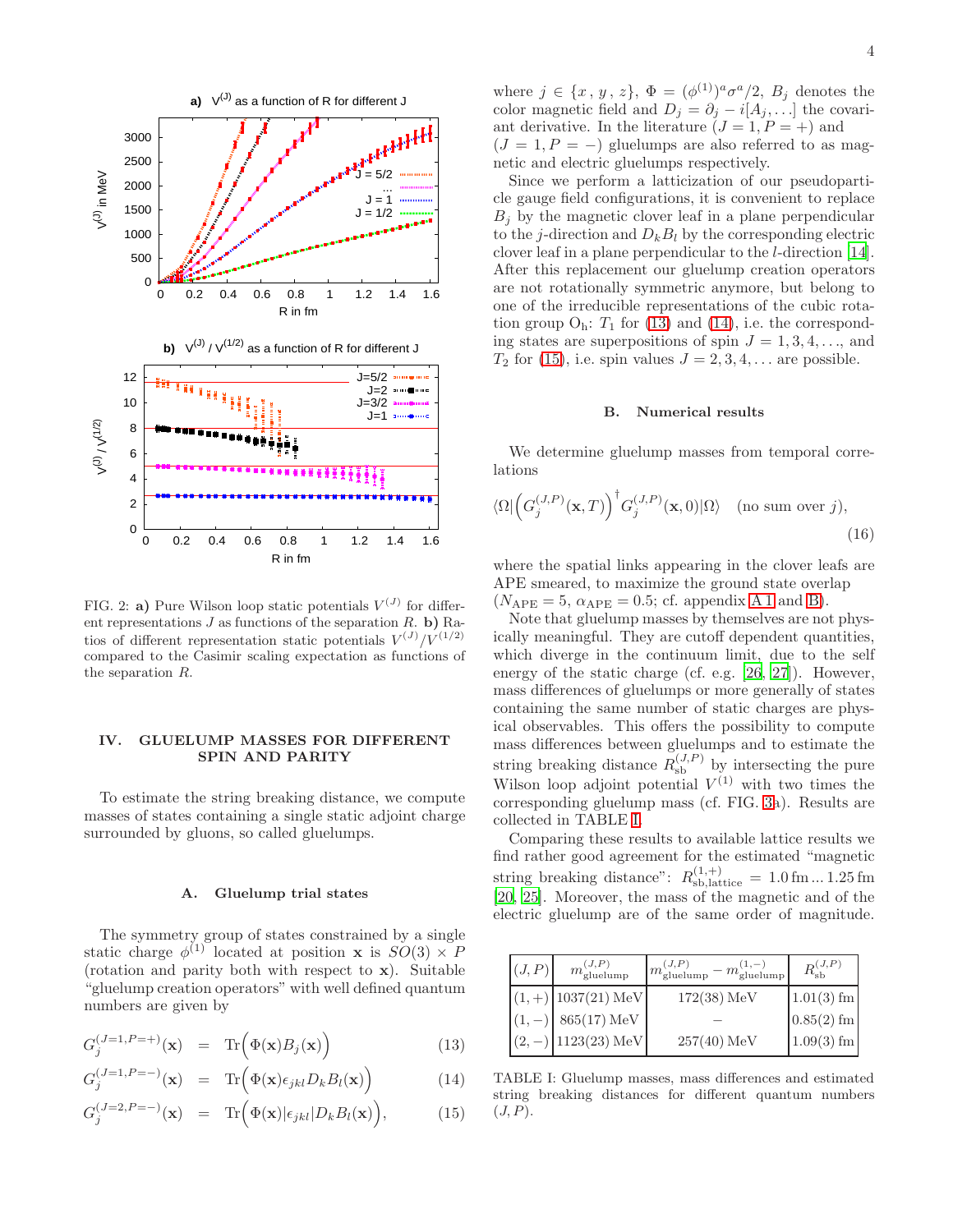

<span id="page-4-1"></span>FIG. 3: **a**) Estimating string breaking distances  $R_{sb}^{(J,P)}$  by intersecting the static adjoint potential  $V^{(1)}$  with  $2 m_{\text{gluelump}}^{(J,P)}$ . **b**) Estimated string breaking distances  $R_{sb}^{(J,P)}$  as functions of the coupling constant  $g$  for different gluelump quantum numbers  $(J, P)$ .

However, their mass difference, which is hard to measure precisely, due to large absolute mass values, has the opposite sign:  $(m_{\text{gluelump}}^{(1,+)}-m_{\text{gluelump}}^{(1,-)})$ lattice = -203(76) MeV [\[25\]](#page-8-12). An explanation might be that ultraviolet fluctuations, which are probably more important for localized objects like gluelumps than for the static potential at large separations, are not adequately described by our pseudoparticle regularization (the resolution of our gauge field configurations is roughly given by the pseudoparticle size and the average nearest neighbor distance, which is  $\approx 0.4$  fm for  $q = 12.5$ ). Similar problems have been encountered in a study of the gluelump spectrum in related meron and regular gauge instanton ensembles [\[5](#page-7-4)].

We have also investigated the stability of the estimated string breaking distances under a variation of the coupling constant  $g$  (cf. FIG. [3b](#page-4-1)). While the spacetime volume in physical units has been increased by a factor of  $\approx 5$  ( $q = 9.5 \dots 18.5$  corresponds to

 $L = 1.55$  fm  $\ldots$  2.31 fm) with the total number of pseudoparticles kept constant, the estimated string breaking distances  $R_{\rm sb}^{(1,+)}$ ,  $R_{\rm sb}^{(1,-)}$  and  $R_{\rm sb}^{(2,-)}$  vary by only  $\approx 6\%$ ,  $\approx 9\%$  and  $\approx 19\%$  respectively. This complements the scaling analysis performed in [\[8\]](#page-7-7), where the dimensionless ratios  $\chi^{1/4}/\sigma^{1/2}$  and  $T_{\text{critical}}/\sigma^{1/2}$  have been found to be essentially independent of the coupling constant.

# <span id="page-4-0"></span>V. ADJOINT STRING BREAKING

In this section we supplement our basis of string trial states [\(8\)](#page-2-1) used in the variational method (cf. appendix [B\)](#page-7-13) by a second type of trial state, which resembles a twogluelump state.

### A. Two-gluelump trial states

When computing the adjoint potential, it is essential to have a basis of trial states with significant ground state overlap for arbitrary separations of the static charges. For intermediate separations the ground state is expected to be a gluonic string connecting the charges, i.e. a state with large overlap to the string trial states [\(8\)](#page-2-1). For large separations the charges are supposed to be screened by gluons forming two essentially non-interacting gluelumps. As we will demonstrate at the end of this section, the overlap to string trial states is rather poor.

In the following we consider the static charges  $(\phi^{(1)})^{\dagger}$ and  $\phi^{(1)}$  located at positions  $\mathbf{x} = (0, 0, -z/2)$  and  $y = (0, 0, +z/2)$ . The corresponding symmetry group is  $SO(2) \times P_z(\times P_x)$ . The  $SO(2)$  rotation is around the zaxis with angular momentum  $J_z$  as corresponding quantum number.  $P_z$  denotes reflection along the z-axis with respect to its center, and in the case of  $J_z = 0$  there is another symmetry  $P_x$ , reflection along the x-axis [\[28\]](#page-8-15).

The quantum numbers of the string trial states [\(8\)](#page-2-1) are  $J_z = 0$ ,  $P_z = +$  and  $P_x = +$ . Since we are not only interested, whether the adjoint potential saturates at two times the gluelump mass, but also whether the string actually breaks, when static charges are separated adiabatically, we need two-gluelump trial states, which have the same quantum numbers. Using products of two single-gluelump creation operators [\(13\)](#page-3-2) to [\(15\)](#page-3-2) an obvious choice is

<span id="page-4-2"></span>
$$
\left(G_x^{(J,P)}(\mathbf{x})G_x^{(J,P)}(\mathbf{y}) + G_y^{(J,P)}(\mathbf{x})G_y^{(J,P)}(\mathbf{y}) + G_z^{(J,P)}(\mathbf{x})G_z^{(J,P)}(\mathbf{y})\right)|\Omega\rangle.
$$
\n(17)

There is another possibility, where  $G_z^{(J,P)}G_z^{(J,P)}$  is weighted by a factor of  $-2$ . However, since string breaking is closely related to non-vanishing off-diagonal elements in correlation matrices, we expect such a state to be less suited for our purposes, due to the relative minus sign. Therefore, we supplement our basis of string trial states by [\(17\)](#page-4-2) for the following computations.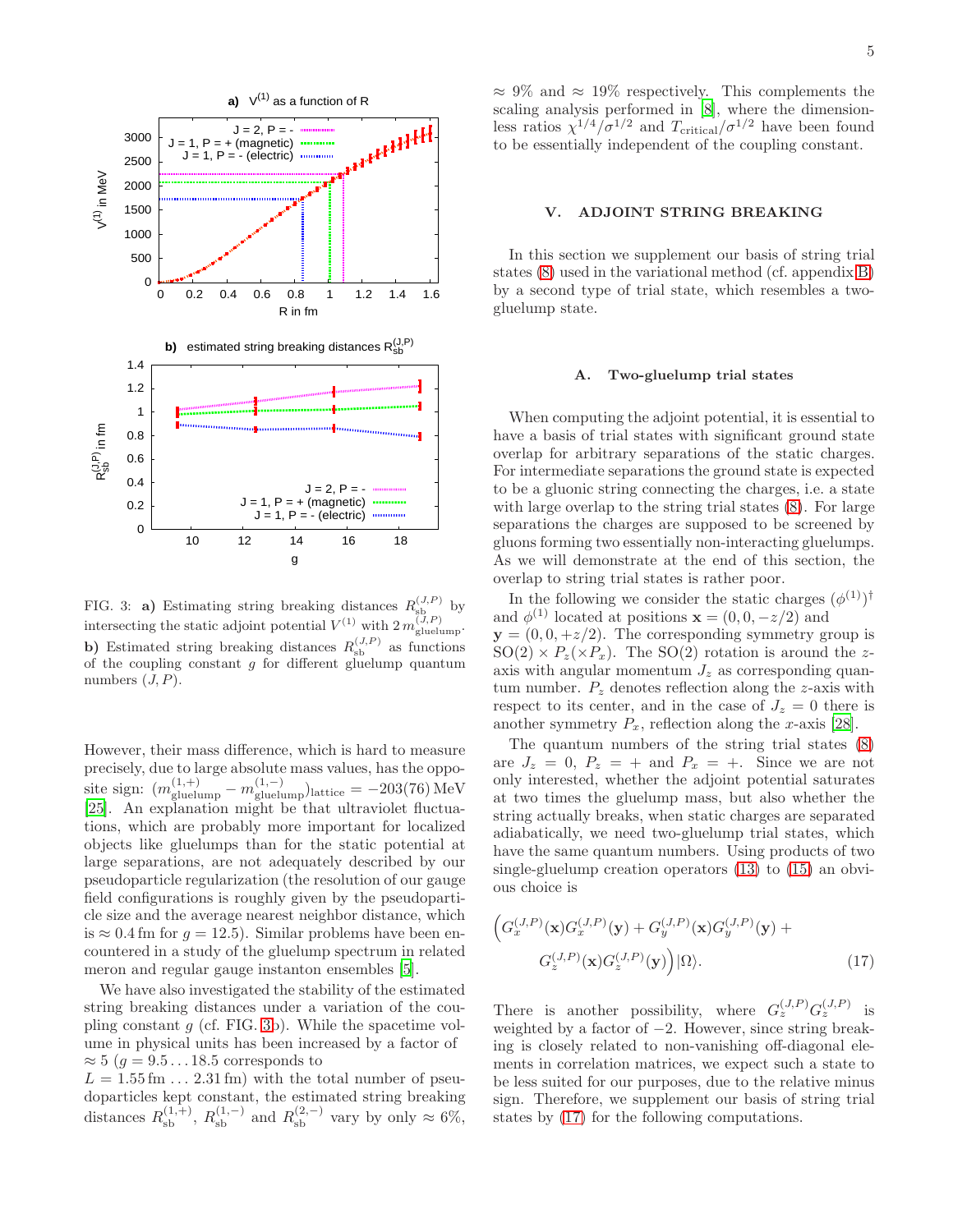### B. Numerical results

Although the electric gluelump turned out to be lighter than the magnetic gluelump, we compute string breaking both with electric and with magnetic trial states. This allows a direct comparison to lattice results, since there seem to be only investigations of 4d adjoint string breaking with magnetic trial states in the literature [\[20](#page-8-7), [21](#page-8-8)].

We extract the adjoint potential from  $3 \times 3$  correlation matrices containing two string trial states

 $(N_{\text{APE}} \in \{15, 35\}, \ \alpha_{\text{APE}} = 0.5; \text{ cf. appendix A 1})$  and one two-gluelump-trial state  $(N_{\text{APE}} = 5, \ \alpha_{\text{APE}} = 0.5)$ by means of the variational technique explained in appendix [B.](#page-7-13) Results, which are shown in FIG. [4,](#page-5-0) are qualitatively the same both for magnetic and electric trial states. In contrast to the pure Wilson loop computation (cf. FIG. [2a](#page-3-1),  $J = 1$  curve) the potential saturates at two times the gluelump mass and at separations close to the estimated string breaking distance (cf. TABLE [I\)](#page-3-3). We also plot the first and second excitation. It is interesting to note that for small separations the first excitation is a string excitation, for intermediate distances it becomes a two gluelump state and for large separations it is a



string state again. This level ordering is in agreement with various lattice computations in 3d [\[18](#page-8-5), [19\]](#page-8-6) and 4d [\[20\]](#page-8-7) SU(2) Yang-Mills theory. Moreover, within  $\approx 20\%$ there is agreement with [\[20](#page-8-7)] regarding the string breaking distance and the separation of the energy levels.

We have also investigated, whether the string actually breaks, when static charges are separated adiabatically, or whether there is just a plain level crossing of string and two-gluelump ground states. Since this question is rather hard to resolve from potential plots like FIG. [4,](#page-5-0) we perform a mixing analysis in close analogy to [\[20\]](#page-8-7). To keep things as simple as possible, we consider two normalized trial states, a string trial state  $|string\rangle$  $(N_{\text{APE}} = 35, \alpha_{\text{APE}} = 0.5)$  and a two gluelump-trial state  $|two\text{-}gluelump\rangle$   $(N_{\text{APE}} = 5, \alpha_{\text{APE}} = 0.5)$ . From the variational method we obtain approximations of the ground and the first excited state:

$$
|0\rangle \approx a_{\text{string}}^0 |\text{string}\rangle + a_{\text{two-gluelump}}^0 |\text{two-gluelump}\rangle
$$
\n(18)

$$
|1\rangle \approx a_{\text{string}}^{1}|\text{string}\rangle + a_{\text{two-gluelump}}^{1}|\text{two-gluelump}\rangle.
$$
\n(19)





<span id="page-5-0"></span>FIG. 4: The static adjoint potential  $V^{(1)}$  and its first two excitations as functions of the separation  $R$ . a) Magnetic two-gluelump trial state. b) Electric two-gluelump trial state.

<span id="page-5-1"></span>FIG. 5: a) Overlaps of the ground state approximation to the trial states as functions of the separation  $R$ . b) Overlaps of the first excited state approximation to the trial states as functions of the separation R.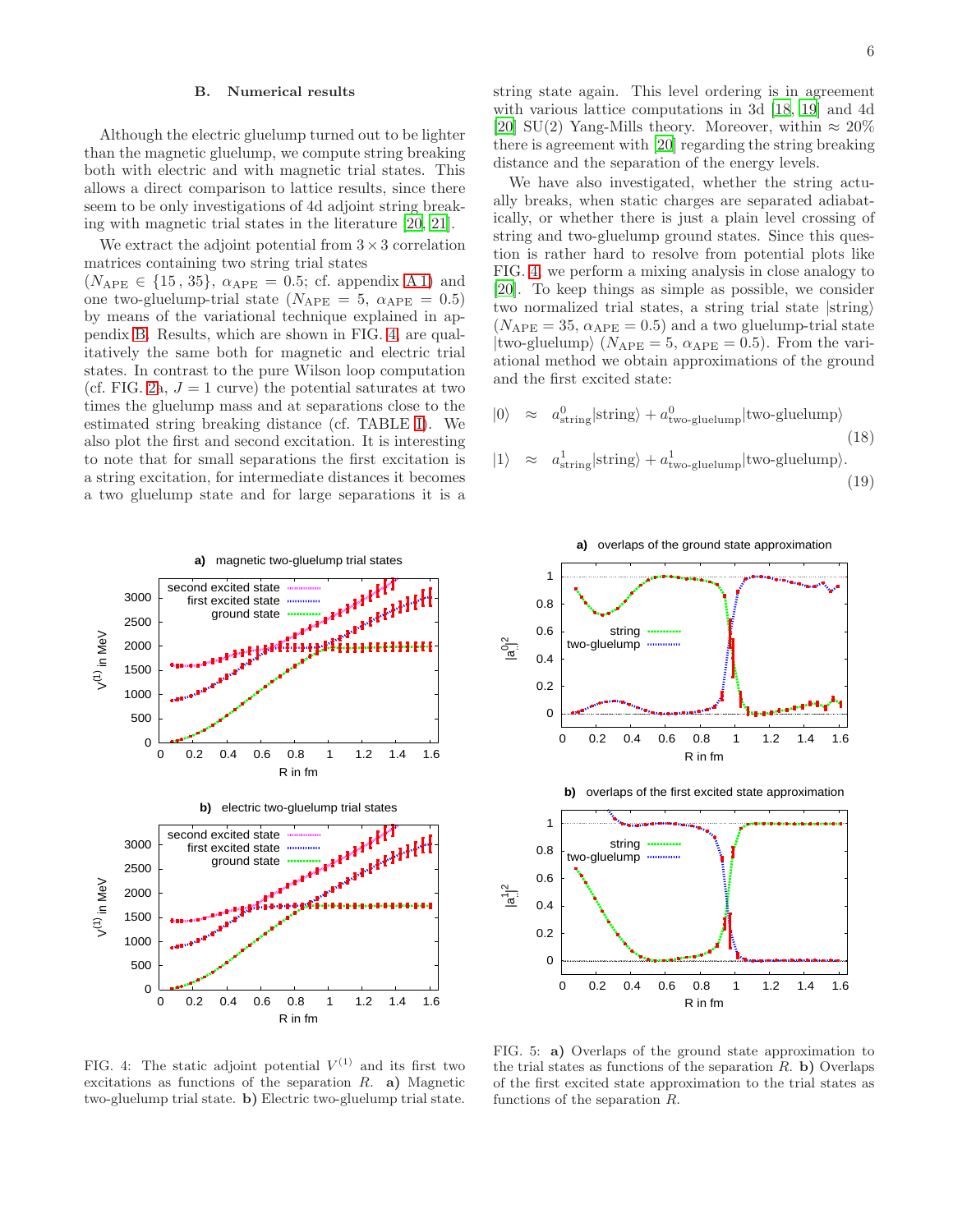In FIG. [5](#page-5-1) we show the squared amplitudes  $|a_{\text{string}}^j|^2$  and  $|a^j_{\text{two-gluelump}}|^2$  as functions of the separations for the case of a magnetic two-gluelump trial state. It is clearly visible that for separations smaller than the estimated string breaking distance  $R_{\rm sb}^{(1,+)}\approx 1.0$  fm the ground state is essentially a string state, while the first excited state is almost exclusively a two-gluelump state. For separations larger than the string breaking distance the situation is reversed, explaining why a computation of string breaking from Wilson loops alone has failed. In a narrow range around the string breaking distance we observe mixing of string and two gluelump trial states. This mixing indicates that there is a smooth transition from a string state for  $R \lesssim R_{\rm sb}^{(1,+)}$  to a two gluelump state for  $R \gtrsim R_{\rm sb}^{(1,+)}$ , when static charges are separated adiabatically. We conclude that string breaking is present in the pseudoparticle approach. Comparing the overlap plots from FIG. [5](#page-5-1) to the lattice result in [\[20\]](#page-8-7) we find again rather good agreement.

### <span id="page-6-0"></span>VI. SUMMARY

We have performed a detailed study of adjoint string breaking in the pseudoparticle approach. In agreement with lattice gauge theory the static potential saturates at two times the gluelump mass, which corresponds for magnetic trial states to a charge separation of  $\approx 1.0$  fm. Moreover, from a mixing analysis we have obtained strong indications that the connecting gluonic string actually breaks, when the corresponding charges are separated adiabatically. We have also computed static potentials for various representations from Wilson loops only. There is excellent agreement with the Casimir scaling hypothesis for the adjoint potential and also higher representations exhibit only minor deviations. In view of these successes we conclude that the pseudoparticle approach is a model for SU(2) Yang-Mills theory, which correctly reproduces many essential features connected to confinement.

Gluelump masses, on the other hand, differ to some extent from lattice results. In particular the level ordering of the magnetic and the electric gluelump is reversed. This might indicate the limitations of pseudoparticle regularizations, where degrees of freedom are chosen to model long range correlations rather than ultraviolet fluctuations.

#### Outlook

After this successful computation of screening of adjoint charges within the pseudoparticle approach, a natural next step is an investigation of string breaking in QCD (for a recent lattice study cf. [\[29\]](#page-8-16)). First steps regarding the treatment of fermionic fields in terms of pseudoparticles have already been taken [\[30](#page-8-17), [31](#page-8-18)]. An in-

teresting feature of the pseudoparticle approach regarding numerical efficiency is the fact that it uses a rather small number of degrees of freedom compared to lattice gauge theory. This makes exact computations of fermionic all-to-all propagators not only possible, but also extremely cheap. This might offer the possibility to compute fermionic quantities on a qualitative level without using high performance computer resources.

### Acknowledgments

We would like to thank Martin Ammon, Hartmut Hofmann, Ernst-Michael Ilgenfritz, Frieder Lenz and Michael Müller-Preussker for helpful discussions and useful comments.

# <span id="page-6-2"></span>APPENDIX A: LATTICIZATION OF PSEUDOPARTICLE GAUGE FIELD CONFIGURATIONS

Before computing ensemble averages we convert the continuum gauge field configurations  $(4)$  to  $24<sup>4</sup>$  lattice link configurations. We do this to increase the efficiency of our computations and to adopt certain smearing techniques from lattice gauge theory. The corresponding links are computed by sampling [\(4\)](#page-1-2) sufficiently often along these links and by multiplying corresponding SU(2) matrices. We would like to stress that, although ensemble averages are computed on such lattices, the underlying gauge field configurations are still continuum gauge field configurations. Therefore, all results presented in this paper are results from a continuum model, where the lattice has only been introduced for the sake of convenience and numerical efficiency.

### <span id="page-6-1"></span>1. APE smearing of spatial links

The ground state overlaps of string, gluelump and twogluelump trial states (eqns.  $(8)$ ,  $(13)$  to  $(15)$  and  $(17)$ ) can be increased by giving the corresponding creation operators certain volume extensions. Such operators can be obtained by replacing all spatial links  $U_j = U_j^{(0)}$  by their APE smeared versions  $U_j^{(N_{\text{APE}})}$ :

$$
U_j^{(N+1)}(x) = P_{\text{SU}(2)} \bigg( U_j^{(N)}(x) + \alpha_{\text{APE}} \sum_{k=\pm 1, \pm 2, \pm 3}^{k \neq \pm j} U_k^{(N)}(x) U_j^{(N)}(x + e_k) U_{-k}^{(N)}(x + e_k + e_j) \bigg), \quad \text{(A1)}
$$

where  $P_{\text{SU(2)}}$  denotes an appropriate normalization projecting back to  $SU(2)$  [\[32\]](#page-8-19).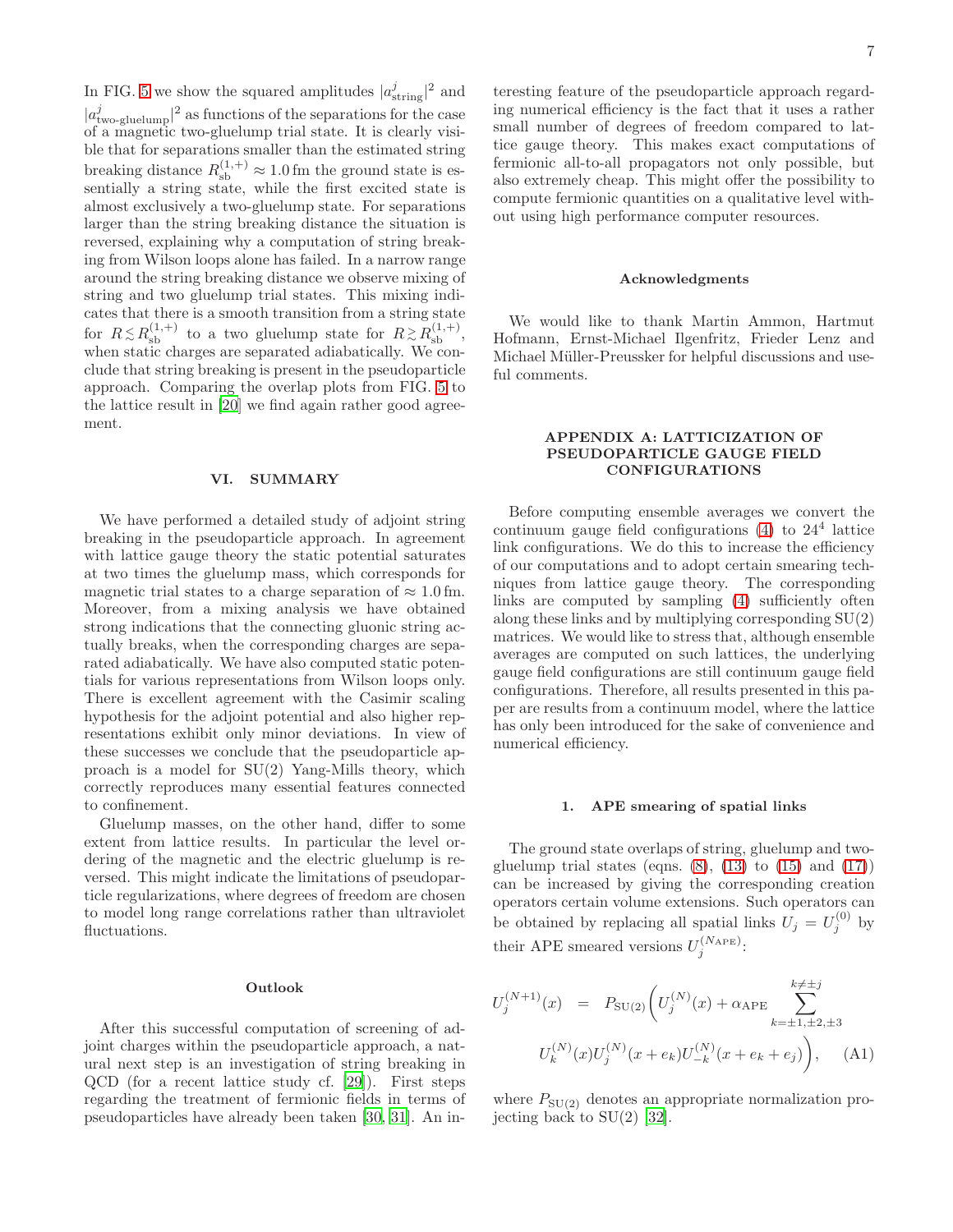### <span id="page-7-12"></span>2. HYP smearing of temporal links

To reduce the self energy of static charges, which in turn significantly improves the signal-to-noise ratio, we use HYP smearing of temporal links [\[33\]](#page-8-20). HYP smearing is reminiscent to three iterations of APE smearing, where links outside a hypercube around the original link are ignored. There are three parameters, which have been "optimized" in [\[34\]](#page-8-21) and are commonly referred to as HYP2:  $\vec{\alpha}_{HYP2} = (1.0, 1.0, 0.5).$ 

Throughout this paper we use three iterations of HYP2 smearing for temporal links. Since the extension of the resulting links is still below the pseudoparticle cutoff, which is of the order of the pseudoparticle size and the nearest neighbor distance, we do not expect to alter correlation functions at separations, where physically meaningful results can be extracted. We checked that this is indeed the case for various observables. An example, the static potential in the fundamental representation, is shown in FIG. [6.](#page-7-14) It is obvious that the slope of the potential for large separations is the same for unsmeared and for HYP2 smeared temporal links, while statistical errors are significantly reduced for the latter.



<span id="page-7-14"></span>FIG. 6: The static potential in the fundamental representation  $V^{(1/2)}$  as a function of the separation R (unsmeared temporal links, one level of HYP2 and three levels of HYP2).

- <span id="page-7-0"></span>[1] T. Schäfer and E. V. Shuryak, Rev. Mod. Phys.  $70$  (1998) 323 [\[arXiv:hep-ph/9610451\]](http://arXiv.org/abs/hep-ph/9610451).
- <span id="page-7-1"></span>[2] D. Diakonov and V. Petrov, Proceedings of the Workshop on Continuous Advances in QCD, World Scientific, Singapore (1996).
- <span id="page-7-2"></span>[3] F. Lenz, J. W. Negele and M. Thies, Phys. Rev. D 69, 074009 (2004) [\[arXiv:hep-th/0306105\]](http://arXiv.org/abs/hep-th/0306105).
- <span id="page-7-3"></span>[4] J. W. Negele, F. Lenz and M. Thies, Nucl. Phys. Proc. Suppl. 140, 629 (2005) [\[arXiv:hep-lat/0409083\]](http://arXiv.org/abs/hep-lat/0409083).
- <span id="page-7-4"></span>[5] F. Lenz, J. W. Negele and M. Thies, [arXiv:0708.1687](http://arXiv.org/abs/0708.1687) [hep-ph].
- <span id="page-7-5"></span>[6] M. Wagner and F. Lenz, PoS LAT2005, 315 (2006)  $\arXiv:hep-lat/0510083$ .

### <span id="page-7-13"></span>APPENDIX B: CORRELATION MATRICES AND EFFECTIVE MASSES

To determine gluelump masses and static potentials more reliably, we use a well known variational technique (cf. e.g. [\[28\]](#page-8-15)).

The starting point is a correlation matrix

$$
C_{JK}(T) = \langle \Omega | \left( \mathcal{O}_J(T) \right)^{\dagger} \mathcal{O}_K(0) | \Omega \rangle, \tag{B1}
$$

where  $\mathcal{O}_J$  are suitable creation operators yielding a trial state basis of string, gluelump or two gluelump states with appropriate quantum numbers and possibly different extensions. The basis should be chosen such that a good approximation of the ground state is possible.

Once this correlation matrix has been computed, one has to solve the generalized eigenvalue problem

$$
C_{JK}(T_0)v_K^{(N)}(T_0) = C_{JK}(T_0 - a)v_K^{(N)}(T_0)\lambda^{(N)} \quad (B2)
$$

at a fixed value of  $T_0$ . Approximations of low lying states  $|N\rangle$  are given by

$$
|N\rangle \approx v_K^{(N)} \mathcal{O}_K |\Omega\rangle \tag{B3}
$$

and corresponding energies can be determined from effective mass plateaus:

$$
m_{\text{effective}}^{(N)}(T) =
$$
  
= 
$$
-\frac{1}{a} \ln \left( \frac{(v_J^{(N)}(T_0))^* C_{JK}(T) v_K^{(N)}(T_0)}{(v_J^{(N)}(T_0))^* C_{JK}(T-a) v_K^{(N)}(T_0)} \right).
$$
 (B4)

- <span id="page-7-6"></span>[7] M. Wagner, Phys. Rev. D 75, 016004 (2007) [\[arXiv:hep-ph/0608090\]](http://arXiv.org/abs/hep-ph/0608090).
- <span id="page-7-7"></span>[8] M. Wagner, AIP Conf. Proc. 892, 231 (2007) [\[arXiv:hep-ph/0610291\]](http://arXiv.org/abs/hep-ph/0610291).
- <span id="page-7-8"></span>P. Gerhold, E. M. Ilgenfritz and M. Müller-Preussker, Nucl. Phys. B 760, 1 (2007) [\[arXiv:hep-ph/0607315\]](http://arXiv.org/abs/hep-ph/0607315).
- <span id="page-7-9"></span>[10] P. Gerhold, E. M. Ilgenfritz, M. Müller-Preussker, B. V. Martemyanov and A. I. Veselov, AIP Conf. Proc. 892, 213 (2007) [\[arXiv:hep-ph/0611161\]](http://arXiv.org/abs/hep-ph/0611161).
- <span id="page-7-10"></span>[11] D. Diakonov and V. Petrov, Phys. Rev. D 76, 056001 (2007) [\[arXiv:0704.3181](http://arXiv.org/abs/0704.3181) [hep-th]].
- <span id="page-7-11"></span>[12] J. Greensite, Prog. Part. Nucl. Phys. 51, 1 (2003) [\[arXiv:hep-lat/0301023\]](http://arXiv.org/abs/hep-lat/0301023).